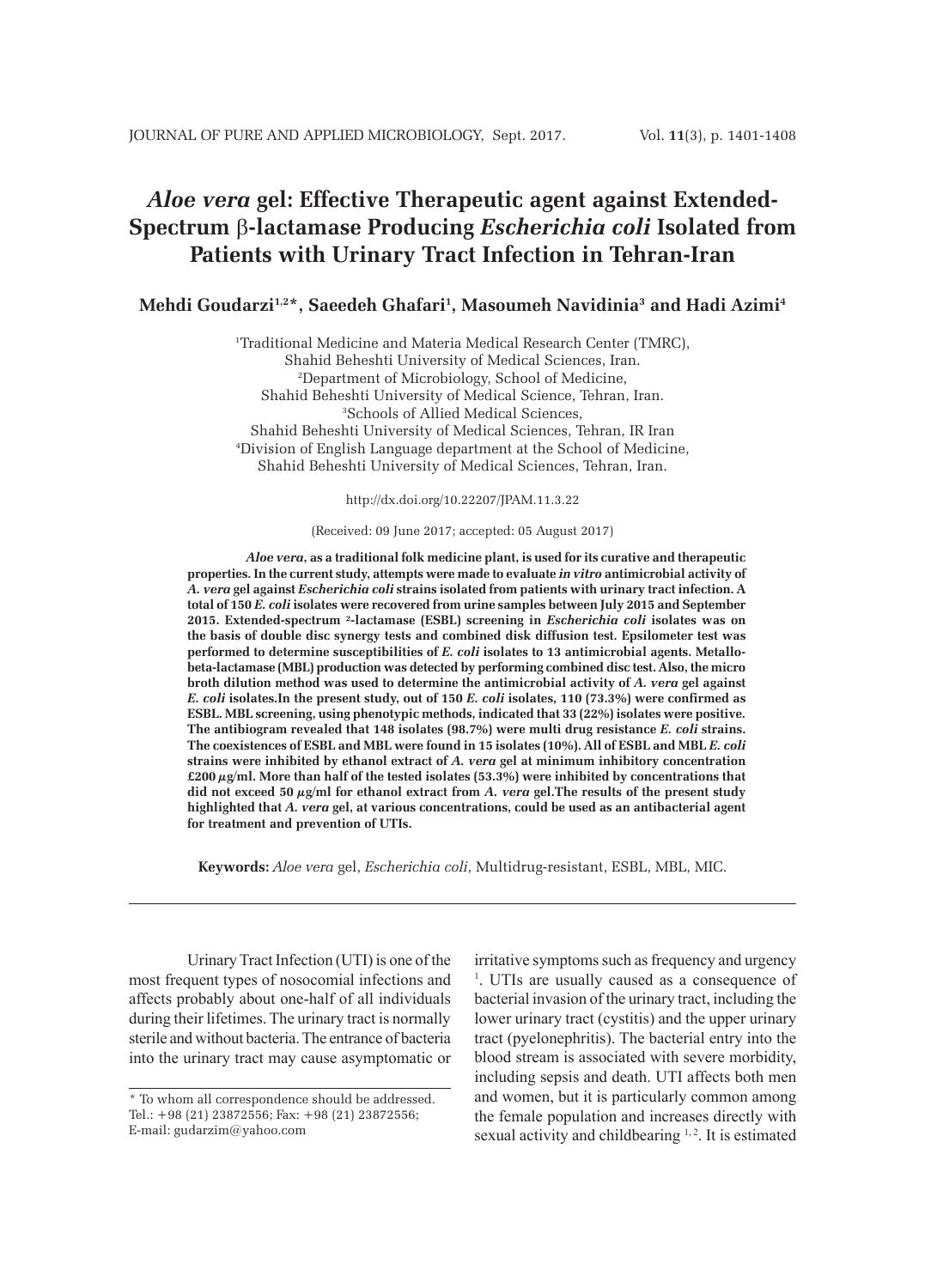that about 50–60% of women have experienced at least one UTI in their lifetime and one-third will have at least one symptomatic UTI necessitating antibiotic treatment by age. Various bacteria are responsible for UTI. Among the bacterial species, *Escherichia coli* is causing more than 80% of the UTI cases followed by *Staphylococcus, Klebsiella*, *Pseudomonas, Proteus* and *Enterococcus* species<sup>3,</sup> 4 .

Although antibiotic therapy is an important step of UTI treatment, during the past decades, the prevalence of resistance among E. coli strains has dramatically increased due to the improper and extensive use of antibiotics. In particular, extended-spectrum b-lactamase (ESBL) *E. coli* has emerged as a major public health concern  $5, 6$ . In the past few decades, an increase of resistance to antibiotics and the existence of Multi-Drug Resistance (MDR) in *E. coli* strains has become a public health problem. Rapid dissemination of MDR among *E. coli* strains has significantly limited the choice of available therapeutic options, and presents a particularly difficult challenge in these contexts 5 . The widespread MDR *E. coli* not only leads to increased economic burden, but it can also directly threaten the life of the patient. Although antibiotics are routinely used to prevent UTIs, and since there is the risk that bacteria will develop resistance to these agents, therapeutic strategies, with the emphasis on the use of extract and biologically active compounds isolated from herbal plants, should be revised 7.

The use of natural plants for treatment of many infectious diseases is a rich tradition in several cultures of many contemporary cultures, such as China, India, Japan, and Iran for millennia. Traditional medicine is quite common in Asia, Africa, and some areas of America where there is a belief in traditional medicine to maintain human health <sup>8</sup>. During the past several decades, many researchers have paid attention to antibacterial activities of medicinal plants. According to the estimates by World Health Organization, about 80% of the world's population, especially in the developing countries, still relies mainly on traditional medicine and the use of plant extracts as therapeutic choice  $8,9$ . In the recent years, extracts or oils of medicinal plants with antimicrobial and anti-inflammatory effects have been used for treatment of many human infectious diseases. *Aloe* 

*vera* (*A. vera*) is one of these well-known medicinal plants 10.

*A. vera* belongs to the *Liliaceae* family of which there are over 360 known species. This plant is a cactus-like perennial, drought resistant, succulent plant with lance-shaped leaves containing clear gel in a central mucilaginous pulp. The gel consists of 99.3% water and the remaining 0.7% contains more than 75 active ingredients and a range of active compounds, including polysaccharides, vitamins, amino acids, phenolic compounds, and organic acids 11. The gel of *A. vera* has been used for gastrointestinal disorders, healing wounds and burns, eczema, psoriasis, constipation, high blood pressure, ulcers, and diabetes since ancient times. Many studies have shown several biological activities of *A. vera* gel, such as cell growth stimulator activity, antioxidant, anti-inflammatory, immune modulating, as well as antibacterial, antiviral, and antifungal properties 12. Although antimicrobial properties of *A. vera* gel are recognized primarily, there is still little information available on the uses of this gel and thus requires more evaluation. *E. coli* strains isolated from patients with UTI.

#### **MATERIALS AND METHODS**

#### **Bacterial strains**

The present descriptive study was conducted at the Shahid Beheshti University of Medical Sciences, Tehran, Iran. All the 150 *E. coli* strains tested in the present study were obtained from 245 urine specimens from hospitalized UTI patients during a period of three months from July 2015 and September 2015. The research was approved by the Ethics Committee of Shahid Beheshti University of Medical Sciences, Tehran, Iran (No IR.SBMU. REC.1394.6439). The inclusion criterion was existence of *E. coli* strains isolated from hospitalized patients. The exclusion criteria were community-acquired UTIs and repeated *E. coli* isolates. All the urine specimen were immediately transported to the laboratory. The identification of isolates was carried out based on standard microbiological procedures. The colony count semiquantitative method was performed according to the surface streak procedure using calibrated loops. The incubation was done for 24– 48 hours in aerobic conditions and at 37°C.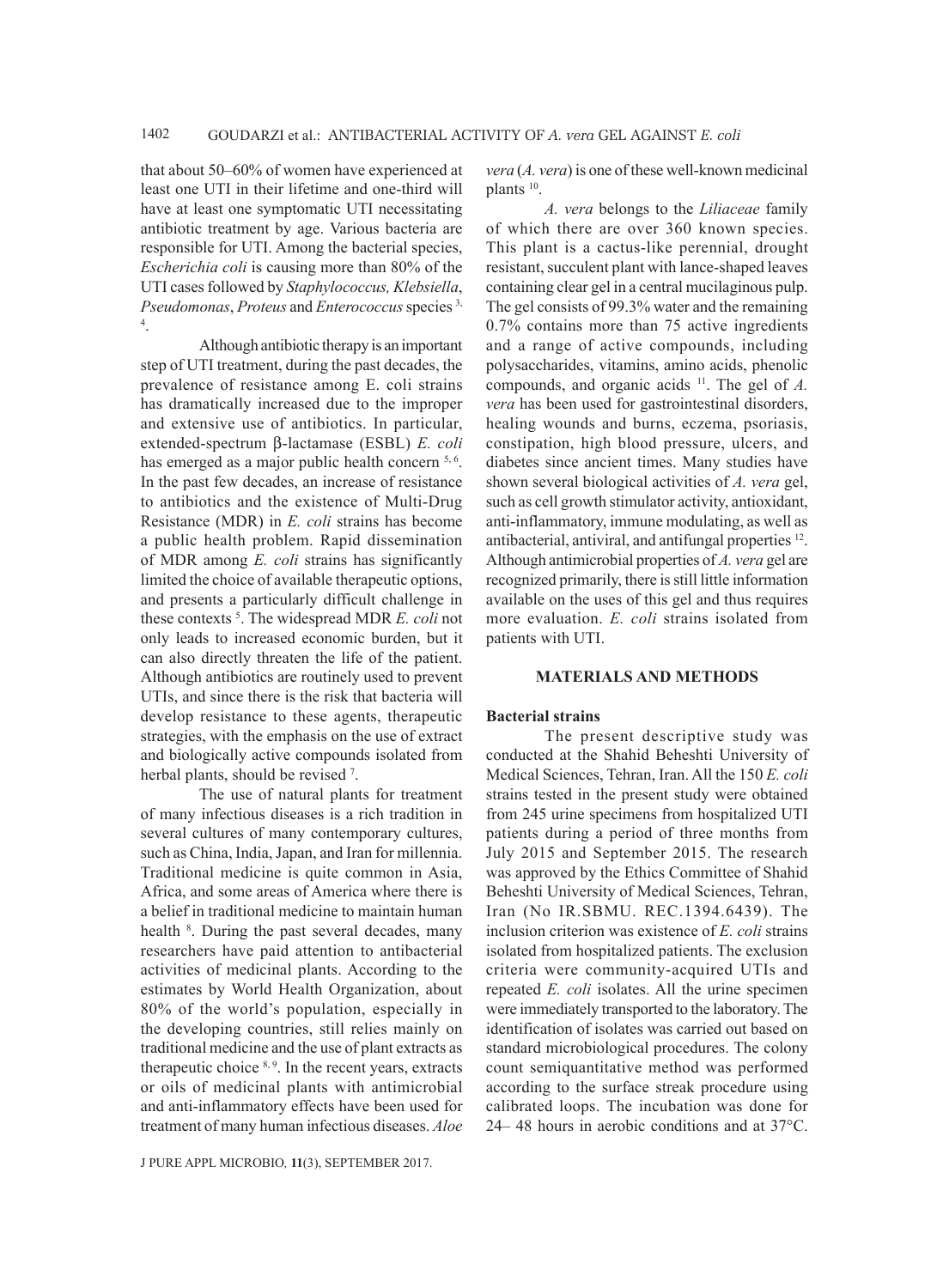The growth of a single pathogen of  $>10<sup>5</sup>$  colonyforming units per milliliter (CFU/ml) from urine specimens was considered as positive UTI 13. *E. coli* isolates were stored in Tryptic Soy Broth (TSB; Merck, Germany) containing 20% glycerol at -70°C for further investigations.

# **Antimicrobial Susceptibility Testing (AST)**

Minimum Inhibitory Concentration (MIC) was determined for Ampicillin, Ceftriaxone, Cefazolin, Gentamicin, Ciprofloxacin, Amikacin, Imipenem, Meropenem, Nitrofurantoin, Piperacillin, Trimethoprim-sulfamethoxazole, Piperacillin/Tazobactam, and Nalidixic acid using E-test strips (Liofilchem; Italy) according to the manufacturer's protocol. Briefly, colonies from an overnight agar plate were suspended in broth to achieve a 0.5 McFarland standard and then inoculated on Mueller-Hinton agar (Oxoid, UK). After a brief drying period, E-test strips were located on the agar surface with the scale facing upwards. After overnight incubation at 35±2°C in the ambient atmosphere, the results were interpreted as susceptible and resistant according to the guidelines of the Clinical and Laboratory Standards Institute (CLSI)<sup>14</sup>. MDR was defined as resistance to at least three or more unrelated antibiotics<sup>5</sup>.

# **ESBL confirmatory test**

Double Disc Synergy Test (DDST) and Combined Disk Diffusion Test (CDDT) were used to confirm ESBL phenotype based on CLSI criteria 14.

### **Double Disc Synergy Test (DDST)**

To perform DDST Phenotypic method, Cefotaxime (30  $\mu$ g) and Ceftazidime (30  $\mu$ g), with and without Clavulanic acid  $(10 \mu g)$  discs, were placed on Mueller-Hinton agar (MHA, Oxoid, United Kingdom) with 25 mm apart from each other. The organism was regarded positive for the ESBL production when the zone of inhibition was equal or more than 5 mm for either antimicrobial agent tested with clavulanic acid versus its zone or when tested without clavulanic acid <sup>15</sup>.

# **Combined Disc Diffusion Test (CDDT)**

CDDT was done using both Ceftazidime (30 µg) disc alone and in combination with Clavulanic acid (30  $\mu$ g/10  $\mu$ g) discs placed 25 mm apart from each other on inoculated MHA. Enhancement of the inhibition zone diameter e"5 mm for antimicrobial agent tested in combination with clavulanic acid versus its zone when tested alone was interpreted as ESBL-producing *E. coli* 16. ATCC 25922 was used as quality control.

# **Phenotypic detection of Metallo-Beta-Lactamase (MBL)**

Identification of MBL-producing isolates was performed using CDDT described by Galani et al  $17$ . In this test, Imipenem and Imipenem + EDTA discs were used. The diameter of inhibition zones of the Imipenem and Imipenem + EDTA discs were compared after 16-18 hours of incubation at 37°C. An increase in the inhibition zone of ≥7 mm around the Imipenem-EDTA disc, compared to that of the Imipenem disc alone, was considered as positive result, that indicated the presence of MBL in the tested isolate.

# **Preparation of** *A. vera* **gel**

The leaves of *A. vera* plant were collected from a local farm in the south of Iran. The clean and fresh leaves of *A. vera* were dissected longitudinally into pieces. The thick straw-colored gel was collected in a sterile container. After the gel was homogenized with the blender, the ethanolic extract of the dry powdered gel was prepared by soaking 10 g of powdered gel in 60 ml of 95% ethanol for one day, shaking occasionally with a shaker. After one day, suspensions were filtered (Whatman no. 1 filter paper). Then, the ethanol was removed via evaporation using a rotary evaporator 10.

#### **MIC of** *Aloe vera* **gel**

Determination of MIC titer for ethanol gel extract of *A. vera* was carried out in 96-well cell culture plates. The MIC was defined as the lowest concentration of an antimicrobial agent that inhibits the visible growth of the tested isolate. In brief, bacterial suspension was adjusted equivalent to the 0.5 McFarland standard (approximately  $1.0\times$ 108 CFU/mL) in nutrient broth medium (Merck, Germany). This suspension was further diluted 1:100 (106 CFU/mL) in the broth media. MIC values ranged between 25 µg/ml and 400 µg/ml. To each well, 100¼L of broth media was added. Then, 100µL of each concentration of extract was added to the wells. Wells with BHI medium (sterility control) and BHI and bacterial suspension (drug-free control) were also used as controls. The plates were wrapped loosely using cling film to ensure that the bacteria did not get dehydrated and were examined for determination of MIC after

J PURE APPL MICROBIO*,* **11**(3), SEPTEMBER 2017.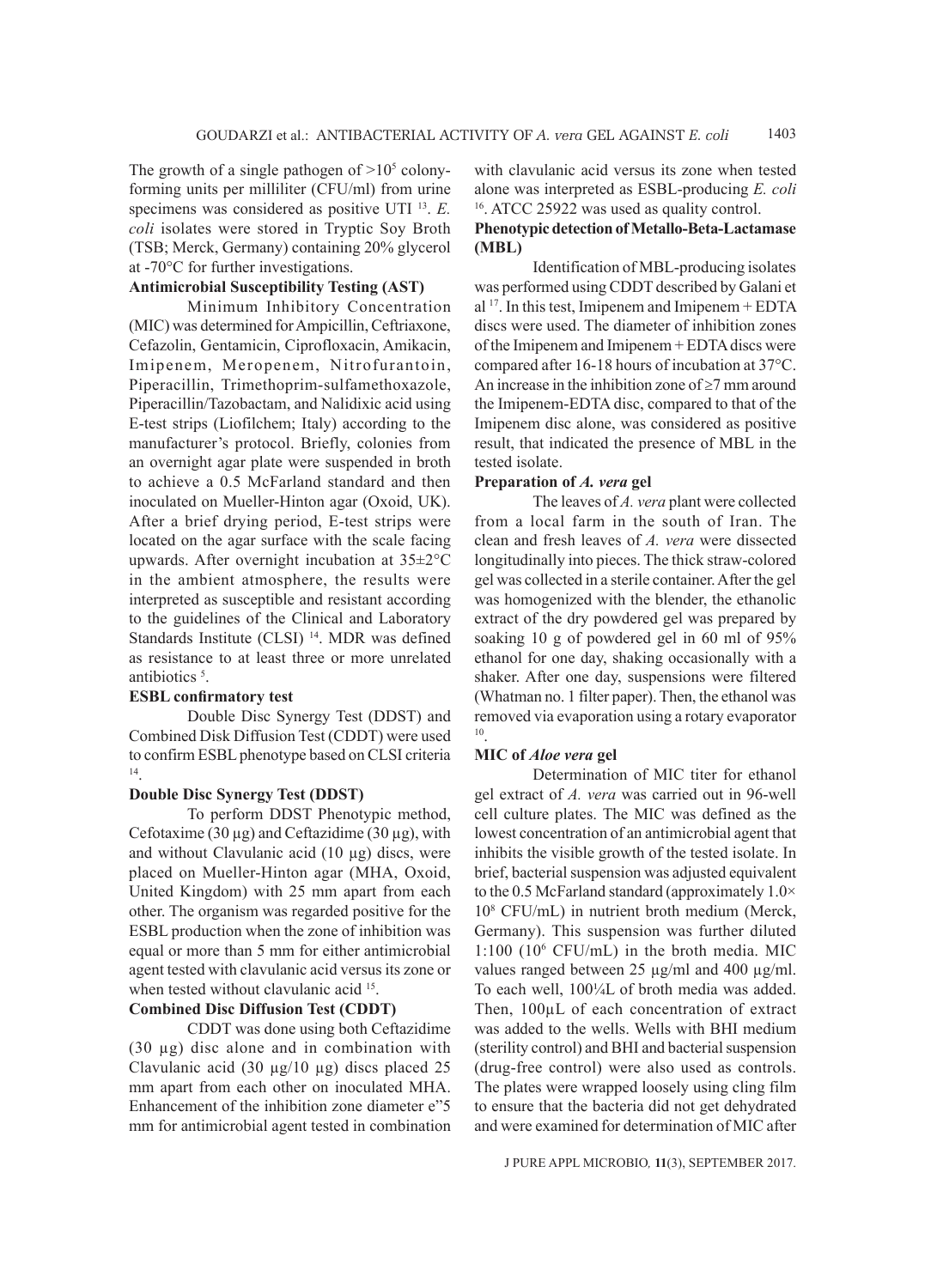incubation at 37'"C overnight. To estimate MIC of *A. vera* gel extract, the absorbance of each well was measured at 595 nm. MIC level was defined as the lowest concentration at which no growth was observed 10.

#### **RESULTS**

During the seven-month period, 245 urine samples were collected from hospitalized patients with UTI and a total of 150 samples (61.2%) were confirmed as *E. coli* and thus entered the study. Patients' mean age was 44 years (median 43.2 years, ranging from 1 to 60 years). In the present investigation, 120 isolates (80%) were isolated from female and 30 isolates (20%) were isolated from male participants (M:F ratio was 0.25). The age distribution was 13.3% equal or less than 15 years, 56.7% from 16 to 35 years, 20% from 36 to 50 years, and 10% equal or greater than 51 years.

| Agent                                         | MIC (µg/ml)  |      |                | No. $(\%)$ of isolates |                          |                | MIC Interpretive<br>Breakpoints <sup>a</sup> |                |              |
|-----------------------------------------------|--------------|------|----------------|------------------------|--------------------------|----------------|----------------------------------------------|----------------|--------------|
|                                               | Range        | 50%  | 90%            | S                      | I                        | R              | S                                            | T              | R            |
| Aloe vera gel                                 | 25-800       | 50   | 200            |                        |                          | $\overline{a}$ |                                              | $\overline{a}$ | -            |
| Ampicillin                                    | 0.016-256    | 32   | >32            | 5(3.3)                 |                          | 145(96.7)      | $\leq 8$                                     | 16             | $\geq$ 32    |
| Ceftriaxone                                   | 0.016-256    | 1    | >4             | 28(18.7)               | 12(8)                    | 110(73.3)      | $\leq$ 1                                     | 2              | $\geq$ 4     |
| Cefazolin                                     | 0.016-256    | 2    | >8             | 63(42)                 |                          | 87(58)         | $\leq$ 2                                     | 4              | $\geq 8$     |
| Piperacillin                                  | 0.016-256    | 16   | 128            | 41(27.3)               | 4(2.7)                   | 105(70)        | $\leq 16$                                    | $32 - 64$      | $\geq$ 128   |
| Imipenem                                      | $0.002 - 32$ | 1    | $\overline{4}$ | 118(78.7)              |                          | 32(21.3)       | $\leq1$                                      | 2              | $\geq$ 4     |
| Meropenem                                     | $0.002 - 32$ | 1    | $\overline{4}$ | 120(80)                |                          | 30(20)         | $\leq$ 1                                     | 2              | $\geq$ 4     |
| Gentamicin                                    | 0.016-256    | 16   | >16            | 32(21.3)               | $\overline{\phantom{0}}$ | 118(78.7)      | $\leq$ 4                                     | 8              | $\geq 16$    |
| Amikacin                                      | 0.016-256    | 16   | >64            | 88(58.7)               | 10(6.6)                  | 52(34.7)       | $\leq 16$                                    | 32             | $\geq 64$    |
| Ciprofloxacin                                 | $0.002 - 32$ | 4    | >4             | 30(20)                 |                          | 120(80)        | $\leq1$                                      | 2              | $\geq$ 4     |
| Nitrofurantoin                                | 0.032-512    | 32   | 128            | 43(28.7)               | 2(1.3)                   | 105(70)        | $\leq$ 32                                    | 64             | $\geq$ 128   |
| Nalidixic acid                                | 0.016-256    | 16   | 32             | 40(26.7)               | $\overline{\phantom{0}}$ | 110(73.3)      | $\leq 16$                                    |                | $\geq$ 32    |
| Trimethoprim-<br>sulfamethoxazole<br>(1/19)   | $0.002 - 32$ | 4/76 | 4/76           | 10(6.7)                |                          | 140(93.3)      | $\leq$ 2/38                                  |                | $\geq 4/76$  |
| Piperacillin/<br>tazobactam<br>$(4 \mu g/mL)$ | 0.016-256    | 16/4 | 128/4          | 97(64.7)               |                          | 53(35.3)       | $\leq$ 16/4                                  | $32/4 - 64/4$  | $\geq$ 128/4 |

**Table 1.** The susceptibly pattern and MIC<sub>50</sub> and MIC<sub>90</sub> values of 150 *E. coli* clinical isolates

**Table 2.** Resistance pattern and distribution of ESBL and MBL among tested isolates

| Number<br>of<br>antibiotics | Resistance<br>profile                 | <b>ESBL</b><br>No $\left(\frac{9}{0}\right)$ | <b>MBL</b><br>No $(\%)$ | $ESBL+$<br><b>MBL</b><br>No $(\%)$ | No<br>(%) | Aloe vera gel<br>$50\%$ | $MIC(\mu g/ml)$<br>$90\%$ |
|-----------------------------|---------------------------------------|----------------------------------------------|-------------------------|------------------------------------|-----------|-------------------------|---------------------------|
| 8                           | AMP, SXT, CIP, CN, NA, CRO, F, PIP    | 53(70.7)                                     | 5(6.7)                  | 3(4)                               | 75(50)    | 100                     | 200                       |
|                             | AMP, SXT, CIP, PIP, TZP, AK, MRP, IMI | 15(50)                                       | 2(6.7)                  | 9(30)                              | 30(20)    | 50                      | 200                       |
|                             | AMP, SXT, CN, NA, CRO, TZP, F, AK     | 12(60)                                       | 4(20)                   | 2(10)                              | 20(13.4)  | 100                     | 100                       |
| 6                           | AMP, SXT, CIP, CN, NA, CRO            | 9(60)                                        | 3(20)                   | 1(6.7)                             | 15(10)    | 50                      | 200                       |
| 3                           | AMP, CN, F                            | 5(100)                                       | 0(0)                    | 0(0)                               | 5(3.3)    | 50                      | 100                       |
|                             | CN, F, TZP                            | 0(0)                                         | 3(100)                  | 0(0)                               | 3(2)      | 50                      | 50                        |
|                             | F, AK, IMI                            | 1(50)                                        | 1(50)                   | 0(0)                               | 2(1.3)    | 100                     | 100                       |

AMP, ampicillin; CRO, ceftriaxone; KZ, cefazolin; CN, gentamicin; CIP, ciprofloxacin; AK, amikacin; IMI, imipenem; MRP, meropenem; F, nitrofurantoin; PIP, piperacillin; SXT, trimethoprim-sulfamethoxazole; TZP, piperacillin/tazobactam; NA, nalidixic acid.

J PURE APPL MICROBIO*,* **11**(3), SEPTEMBER 2017.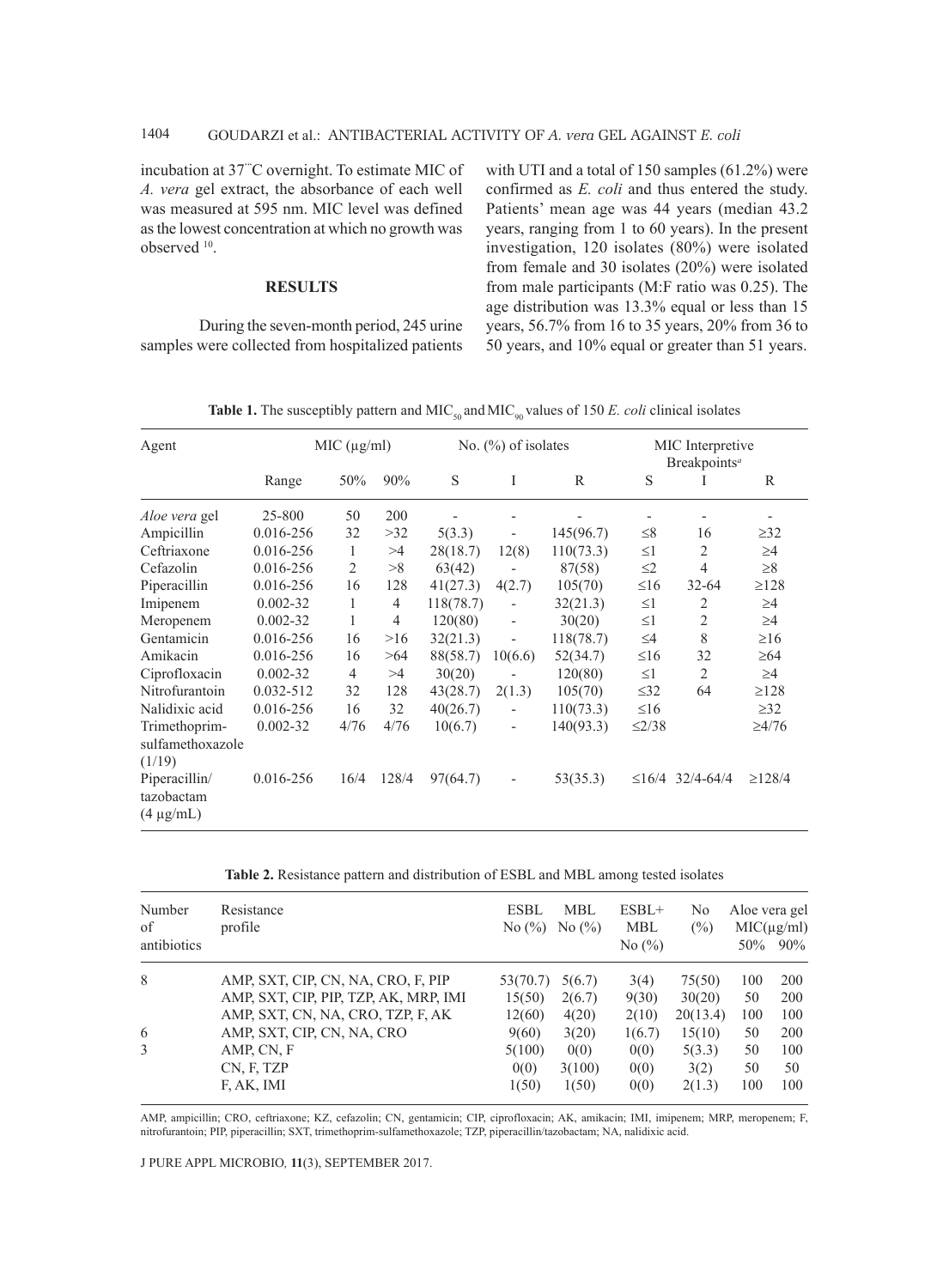#### **Antimicrobial susceptibility**

The results of the AST of 150 *E. coli* clinical isolates to 13 antibiotics tested and also  $MIC<sub>50</sub>$  and  $MIC<sub>90</sub>$  values are presented in Table 1. The results of AST showed that the majority of isolates were resistant to Ampicillin (96.7%), Trimethoprim-sulfamethoxazole (93.3%), Ciprofloxacin (80%), Gentamicin (78.7%), Ceftriaxone (73.3%), and Nalidixic acid (73.3%). The highest level of susceptibility was found to be related to Meropenem (80%) and Imipenem (78.7%). The resistance rates to other antimicrobial agents were: Piperacillin: 70%, Nitrofurantoin: 70%, Cefazolin: 58%, Piperacillin/Tazobactam: 35.3%, and Amikacin: 34.7%. A total of 148 isolates (98.7%) were characterized as MDR *E. coli* strains. AST showed seven different resistant profiles among the isolates where 125 isolates (83.3%) were resistant to eight antibiotics, 15 isolates (10%) were resistant to six antibiotics, and 10 isolates (6.7%) were resistant to three antibiotics.

ESBL screening using DDST and CDDT showed that 110 (73.3%) isolates were confirmed as ESBL belonging to female patients and age groups of 16-35 (56.7%) and 36-50 (16.7%) years old. MBL screening using phenotypic methods indicated that 33 (22%) isolates were positive for production of MBL and all belonged to female patients. The age of the patients with MBL positive isolates ranged from 1 to 35 years. Table 2 presents resistance profiles and distribution of ESBL and MBL among tested isolates. All the MBL producing isolates and ESBL producing isolates with the exception of two isolates were found to be MDR. **Antibacterial activity of** *A. vera* **gel**

In the present study, antibacterial activity of *A. vera* gel was analyzed against *E. coli* strains. Three different concentrations (50, 100, and 200µg/ mL) of gel extracts of *A. vera* showed the inhibitory effect on tested isolates. The gel extract showed good antibacterial activity against tested isolates. All of the ESBL and MBL *E. coli* strains were inhibited by ethanolic *A. vera* gel at MIC  $\geq$ 200 µg/ml (Table 2). Out of 150 tested *E. coli* isolates, the growth of 80 (53.3%) isolates were inhibited by ethanolic *A. vera* gel extract at MIC ≥50 µg/ ml, 12 (8%) isolates at MIC ≥100  $\mu$ g/ml, and 58 (38.7%) isolates at MIC  $\geq$ 200 µg/ml.

#### **DISCUSSION**

During the past decades, the extensive use of antibiotics for treatment of *E. coli* infections has led to dissemination of MDR, which is a serious threat increasing in the whole world  $5$ . Recently, increase of ESBL-producing *E. coli* isolates has been reported from different parts of the world, particularly Asia <sup>6</sup>. Based on literature, although overall trend of ESBL-producing *E. coli* is on the rise, distribution of ESBL-producing *E. coli* isolates and ESBL genotypes may vary greatly in different geographical areas and from institute to institute. In the current survey, the prevalence of ESBLproducing isolates was 73.3%, which was lower than that in Turkey  $(84%)$ <sup>18</sup>, but higher than those in Portugal (67.9%)<sup>19</sup>, India (66.7%)<sup>20</sup>, United Arab Emirates (41%)<sup>21</sup>, China (36.7%)<sup>22</sup>, Kuwait (31.7%) <sup>23</sup>, Saudi Arabia (30.6%) <sup>24</sup>, Japan (20.4%) <sup>25</sup>, Thailand (13.2%) <sup>26</sup>, and Colombia (11.7%) <sup>27</sup>. These differences could be attributed to the factors such as type and volume of samples, design of the study, prescription pattern, and consumption of antibiotics in different geographical regions. Use of different phenotypic methods in various studies could also be listed as another reason.

The results of antibiotic susceptibility test revealed high resistance rate to ampicillin (96.7%), trimethoprim-sulfamethoxazole (93.3%), ciprofloxacin (80%), gentamicin (78.7%), ceftriaxone (73.3%) and nalidixic acid (73.3%), that is line with the previous data from Iran by Goudarzi et al <sup>6</sup> who reported full resistance to amoxicillin and penicillin and high resistance rates of tested isolates to co-trimoxazole (96%), ceftazidime (82%), cefotaxime (78%), cefoxitin (71%), ciprofloxacin (69%), gentamicin (65%), cephalexin (63%), nalidixic acid (61%), piperacillin (39%), and aztreonam (33%). Similar resistance patterns were reported by several investigators<sup>22,</sup>  $28, 29$ . The present study indicated a high incidence of MBL-producing *E. coli* (22%) in patients with nosocomial UTI, which is higher than the reported rate from Nepal (18.98%)<sup>30</sup> and lower than that from earlier studies in Iran  $(31\%)$ <sup>29</sup>, India (27.59%) <sup>31</sup>, and Iraq (45.2%) <sup>32</sup>. Numerous studies from other parts of Asia also demonstrated increasing incidence of MBL production in Enterobacteriaceae isolates 33, 34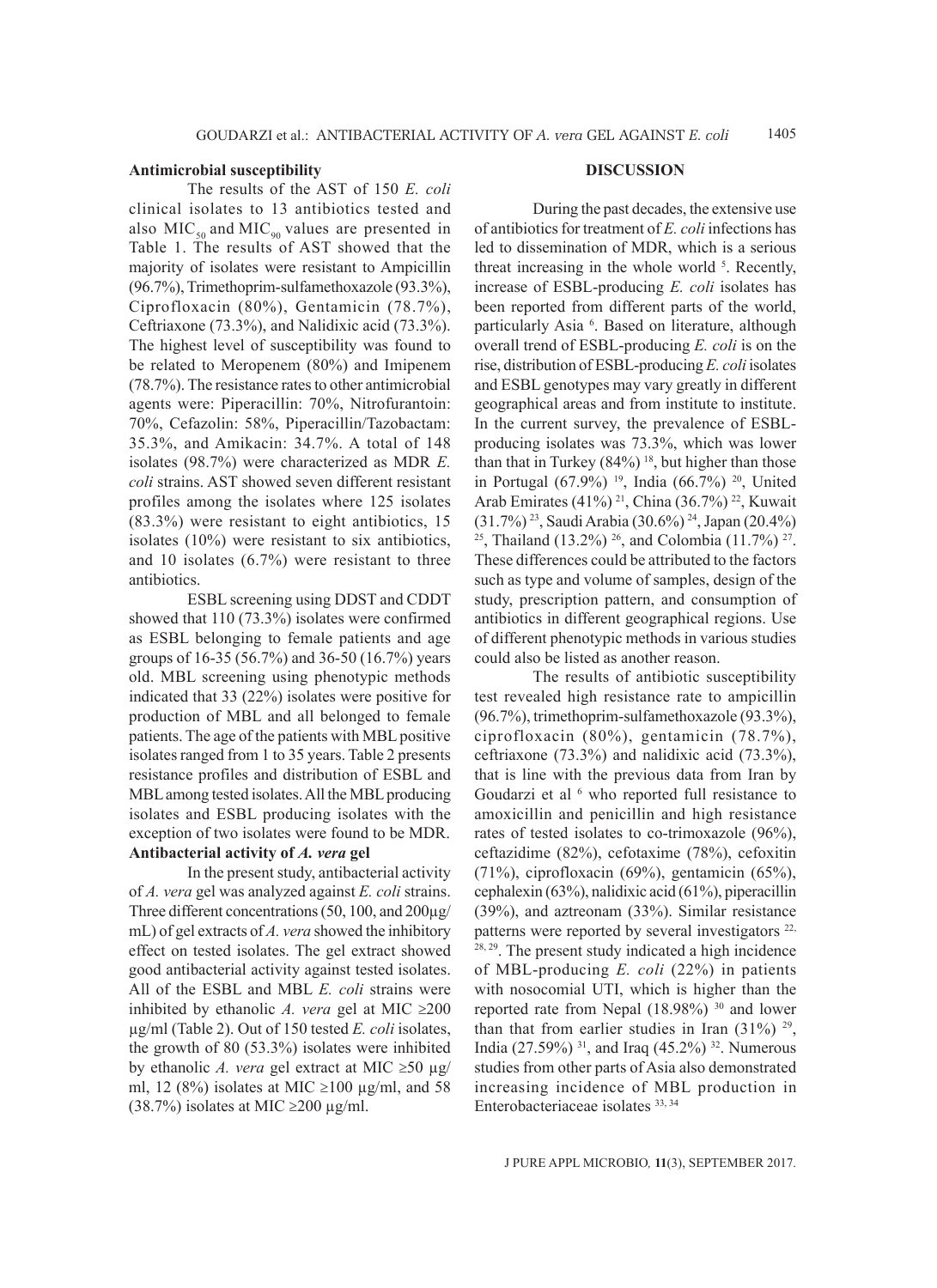Overall, these findings exhibited a high frequency of resistance among *E. coli* isolates to the common antibiotics used routinely in the treatment of UTIs, especially in Iran. However, the application of antibiotics to eliminate the etiologic agents of UTIs, due to the risk of the bacteria developing MDR, is not recommended. This warrants a warning to the clinicians that prescription of these antibiotics must be changed.

According to the previous studies, it seems that many medicinal plants, as potential sources of novel antimicrobial compounds, could be used for treating some infections; among these medicina plants, *A. vera* is probably the most important one 10. Previous studies have confirmed that the constituents of gel and leaf are distinct from each another, but it is clear that gel and leaf can complement one another in their medicinal capabilities. Several investigators believe that since *A. vera* gel is rich in a wide variety of pharmacologically active compounds, including anthraquinones, anthracene, anthranol, aloin, aloe mannan, aloetic acid, aloe-emodin, aloeride, chrysophanic acid, resistanol, and saponin, it can be more effective than the *A. vera* leaf 12.

The present survey showed all of MDR *E. coli* strains and also ESBL and MBL-producing strains were found to be sensitive to ethanolic *A. vera* gel extract at MIC ≥200 μg/ml; this indicates the good antibacterial activity of *A. vera* gel extract against our isolates.

There are differences in the antimicrobial effects of various extracts of *A. vera*. In a study conducted by Irshad *et al* to determine the antimicrobial activity of ethanol, methanol, and distilled water, it was shown that methanol extract of *A. vera* of leaves and gel has higher antibacterial activity compared with that of ethanol and distilled water extracts <sup>35</sup>. In another study carried out by Ibrahim *et al* in 2011 to evaluate and compare antimicrobial activity of *A. vera* gel against some human and plant pathogens, three different extracts forms of ethanol, acetone, and aqueous were compared with each other. They showed that among the three extracts, acetone extract *A. vera* gel was found to be more effective than ethanol and aqueous extracts 36. Also, Pandey and Mishra compared the antimicrobial activities of aqueous extract of *A. vera* against Gram negative and Gram positive bacteria. They indicated that aqueous

J PURE APPL MICROBIO*,* **11**(3), SEPTEMBER 2017.

extract has a weak inhibitory effect on Gram positive bacteria while such effect on the Gram negative bacteria was not observed 37. That various extracts of *A. vera* have different antimicrobial effects can be due to the difference in the solubility of different compounds found in *A. vera*, especially those solvents that have a particular antifungal or antimicrobial activity.

In the present survey, all the ESBL and MBL *E. coli* strains were inhibited by ethanolic *A. vera* gel extract at three MIC  $\geq$ 50, 100, and 200  $\mu$ g/ ml, that represents strong antibacterial activity of *A. vera* gel. This finding is in conformity with the results of Fani et al who showed strong bactericidal activity of *A. vera* gel against some cariogenic and periodontopathic bacteria. They stated that *A. vera* gel with a MIC of 12.5 µg/ml was inhibited from growth of *Streptococcus mutans*, while the growth of *Aggregatibacter actinomycetemcomitans*, *Porphyromonas gingivalis*, and *Bacteroides fragilis* was inhibited at MIC 25-50 µg/ml 38.

Several studies have attempted to determine the antibacterial activity of *A. vera* gel, leaf, and juice against fungi and bacteria strains. Antonisamy *et al* investigated antibacterial antifungal activity of DMSO gel extracts of *A. vera* against five bacterial cultures *Bacillus subtilis*, *Salmonella typhi*, *Escherichia coli*, *Staphylococcus aureus*, and three fungal cultures of *Aspergillus fumigatus*, *Candida albicans*, and *Penicillium sps*. They indicated good antibacterial and anti-fungal activity of DMSO gel extract of *A. vera* against tested microorganisms <sup>35</sup>.

Agarry *et al* studied the antimicrobial activities of the gel and leaf of *A. vera* against *P. aeruginosa*, *S. aureus*, *Microsporum canis*, *Trichophyton schoenleinii*, *Trichophyton. mentagrophytes*, and *C. albicans*. The results clearly demonstrated that both the gel and the leaf had good antibacterial activities against *S. aureus*. The leaf possesses inhibitory effects on both *P. aeruginosa* and *C. albicans* while only the gel inhibited the growth of *T. mentagrophytes* 39.

In addition, in a study conducted by Kaithwas *et al* in 2008, antimicrobial activities of both *A. vera* gel and juice were studied. The results of the study showed that *A. vera* juice has higher antimicrobial activity than *A. vera* gel <sup>40</sup>. This difference in activity of the juice, as compared to gel activity, could be attributed to the presence of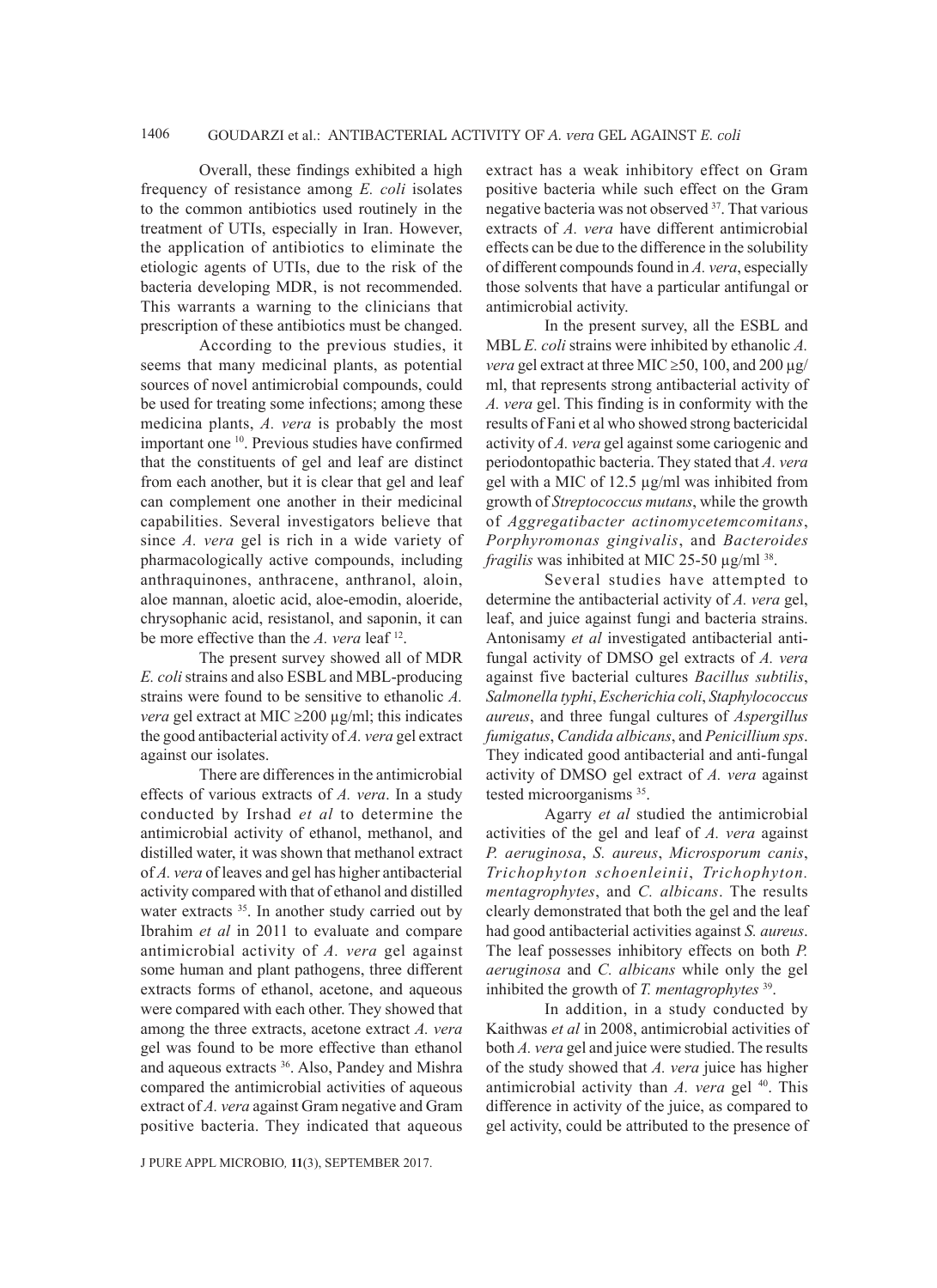greater amounts of the anthraquinones and phenolic antioxidants in the *A. vera* juice.

### **CONCLUSION**

Based on the results of the present study, ethanolic *A. vera* gel extract proved to have good antibacterial activity against ESBL and MBL *E. coli* strains isolated from patients with nosocomial UTI. Yet, more studies should be carried out to determine bioactive components of *A. vera* gel and its effect on the wide range of bacteria and fungus including the pathogenic strains. Bearing in mind the results of the current study, we hope that *A. vera* gel will be used more as one of the most effective medicinal sources to treat infectious diseases.

### **REFERENCES**

- 1. Foxman B. The epidemiology of urinary tract infection. *Nat. Rev. Urol.,* 2010; **7**(12):653-60.
- 2. Nicolle LE. Urinary tract infection. *Crit. Care. Clin.,* 2013; **29**(3):699-715
- 3. Dielubanza EJ, Schaeffer AJ. Urinary tract infections in women. *Med. Clin. North Am.,*  2011; **95**(1):27-41.
- 4. Goudarzi M, Azad M, Seyedjavadi SS. Prevalence of Plasmid-Mediated Quinolone Resistance Determinants and OqxAB Efflux Pumps among Extended-Spectrum-Lactamase Producing Klebsiella pneumoniae Isolated from Patients with Nosocomial Urinary Tract Infection in Tehran, Iran. Scientifica., 2015;2015.
- 5. Fallah F, Karimi A, Goudarzi M, Shiva F, Navidinia M, Hadipour Jahromi M, et al. Determination of Integron Frequency by a Polymerase Chain Reaction–Restriction Fragment Length Polymorphism Method in Multidrug-Resistant Escherichia coli, Which Causes Urinary Tract Infections. *Microb. Drug. Resist.,* 2012; **18**(6):546-9.
- 6. Seyedjavadi SS, Goudarzi M, Sabzehali F. Relation between bla TEM, bla SHV and bla CTX-M genes and acute urinary tract infections. *J. Acute. Dis.,* 2016; **5**(1):71-6.
- 7. Stapleton P, Lundon D, McWade R, Scanlon N, Hannan M, O'Kelly F, et al. Antibiotic resistance patterns of Escherichia coli urinary isolates and comparison with antibiotic consumption data over 10 years, 2005–2014. *Ir. J. Med. Sci.,*  2017:1-9.
- 8. Skalli S, Jordan SA. Herbal and Traditional Medicines, Now and Future. Pharmacovigilance: Springer; 2017. p. 145-59.
- 9. Akerele O. WHO guidelines for the assessment of herbal medicines. *Fitoterapia.,* 1992; **63**:99-104.
- 10. Goudarzi M, Fazeli M, Azad M, Seyedjavadi SS, Mousavi R. Aloe vera gel: effective therapeutic agent against multidrug-resistant Pseudomonas aeruginosa isolates recovered from burn wound infections. *Chemother. Res. Pract.,* 2015;2015.
- 11. Surjushe A, Vasani R, Saple D. Aloe vera: A short review. *Indian. J. Dermatol.,* 2008; **53**(4):163.
- 12. Christaki EV, Florou-Paneri PC. Aloe vera: a plant for many uses. *J. Food. Agric. Environ.,*  2010; **8**(2):245-9.
- 13. Janoir C. Virulence factors of Clostridium difficile and their role during infection. *Anaerobe.,* 2016; **37**:13-24.
- 14. Khanafer N, Vanhems P, Barbut F, Luxemburger C, group CS. Factors associated with Clostridium difficile infection: A nested case-control study in a three year prospective cohort. *Anaerobe.,* 2017; **44**:117-23.
- 15. Lee S, Park Y-J, Kim M, Lee HK, Han K, Kang CS, et al. Prevalence of Ambler class A and D ²-lactamases among clinical isolates of Pseudomonas aeruginosa in Korea. *J. Antimicrob. Chemother.,* 2005; **56**(1):122-7.
- 16. Shukla I, Tiwari R, Agrawal M. Prevalence of extended spectrum-lactamase producing Klebsiella pneumoniae in a tertiary care hospital. *Indian. J. Med. Microbiol.,* 2004; **22**(2):87.
- 17. Galani I, Rekatsina PD, Hatzaki D, Plachouras D, Souli M, Giamarellou H. Evaluation of different laboratory tests for the detection of metallo-<sup>2</sup>lactamase production in Enterobacteriaceae. *J. Antimicrob. Chemother.,* 2008; **61**(3):548-53.
- 18. Bali EB, Accedil L, Sultan N. Phenotypic and molecular characterization of SHV, TEM, CTX-M and extended-spectrum-lactamase produced by Escherichia coli, Acinobacter baumannii and Klebsiella isolates in a Turkish hospital. *Afr. J. Microbiol. Res.,* 2010; **4**(8):650- 4.
- 19. Fernandes R, Amador P, Oliveira C, Prudêncio C. Molecular characterization of ESBL-producing Enterobacteriaceae in Northern Portugal. *Scientific. World. J.*, 2014;2014.
- 20. Hawkey P. Prevalence and clonality of extended spectrum ² lactamases in Asia. *Clin. Microbiol. Infect.,* 2008; **14**(s1):159-65.
- 21. Al-Zarouni M, Senok A, Rashid F, Al-Jesmi SM, Panigrahi D. Prevalence and antimicrobial susceptibility pattern of extended-spectrum betalactamase-producing Enterobacteriaceae in the United Arab Emirates. *Med. Princ. Pract.,* 2008; **17**(1):32-6.
- 22. Yu Y, Ji S, Chen Y, Zhou W, Wei Z, Li L, et al. Resistance of strains producing extended-

J PURE APPL MICROBIO*,* **11**(3), SEPTEMBER 2017.